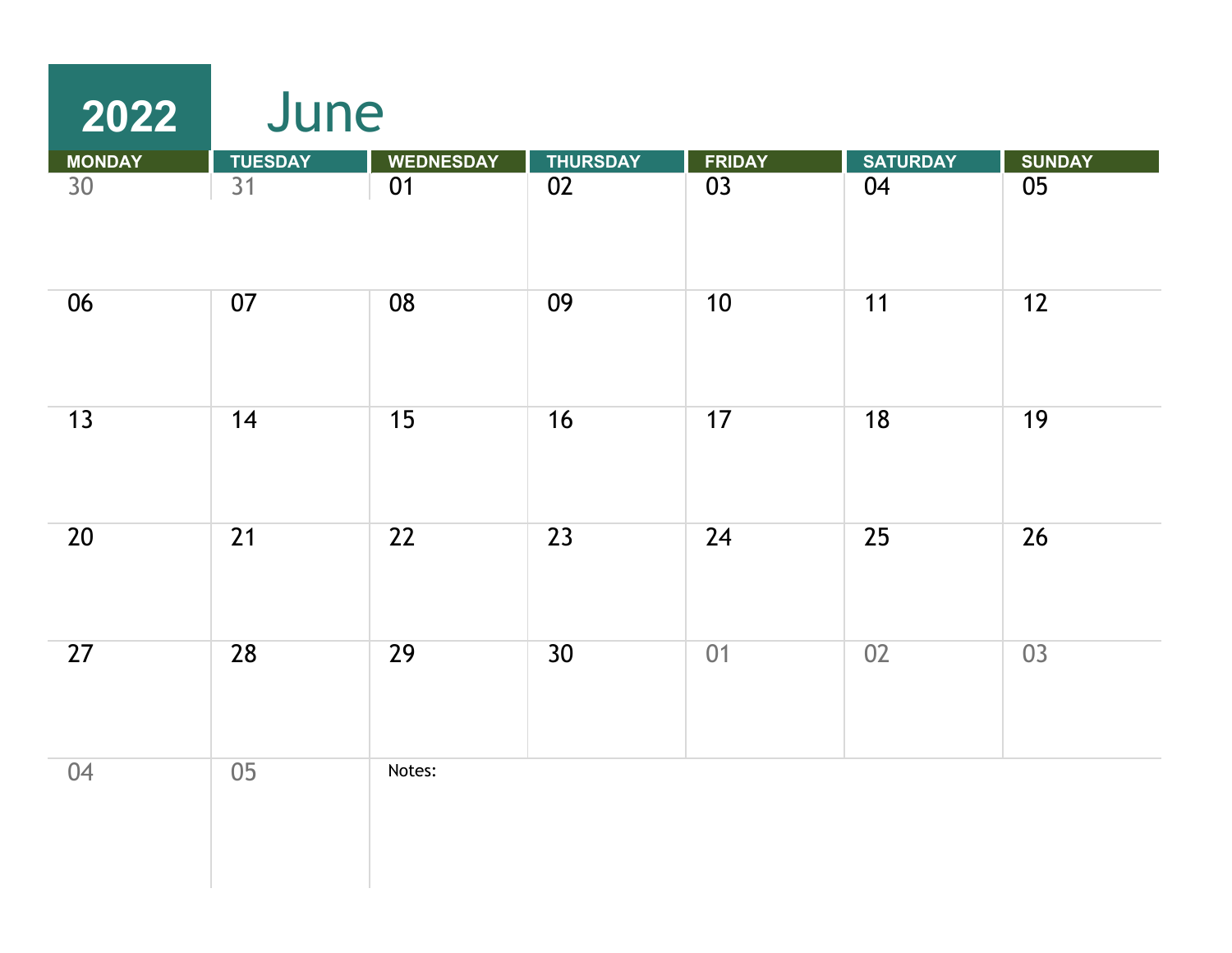| 2022                            | July           |                                                         |                 |                                                                |                 |                 |
|---------------------------------|----------------|---------------------------------------------------------|-----------------|----------------------------------------------------------------|-----------------|-----------------|
| <b>MONDAY</b>                   | <b>TUESDAY</b> | <b>WEDNESDAY</b>                                        | <b>THURSDAY</b> | <b>FRIDAY</b>                                                  | <b>SATURDAY</b> | <b>SUNDAY</b>   |
| 27                              | 28             | 29                                                      | 30              | 01<br>September SPA<br>(on premise &<br>regular) offers<br>due | 02              | 03              |
| 04<br>Holiday-offices<br>closed | 05             | 06                                                      | 07              | 08                                                             | 09              | 10              |
| 11                              | 12             | 13<br><b>July Listing</b><br>Meeting<br>information DUE | 14              | 15                                                             | 16              | 17              |
| 18                              | 19             | 20                                                      | 21              | $\overline{22}$                                                | $\overline{23}$ | $\overline{24}$ |
| 25                              | 26             | 27<br><b>July Listing</b><br>Meeting                    | 28              | 29                                                             | 30              | 31              |
| 01                              | 02             | Notes:                                                  |                 |                                                                |                 |                 |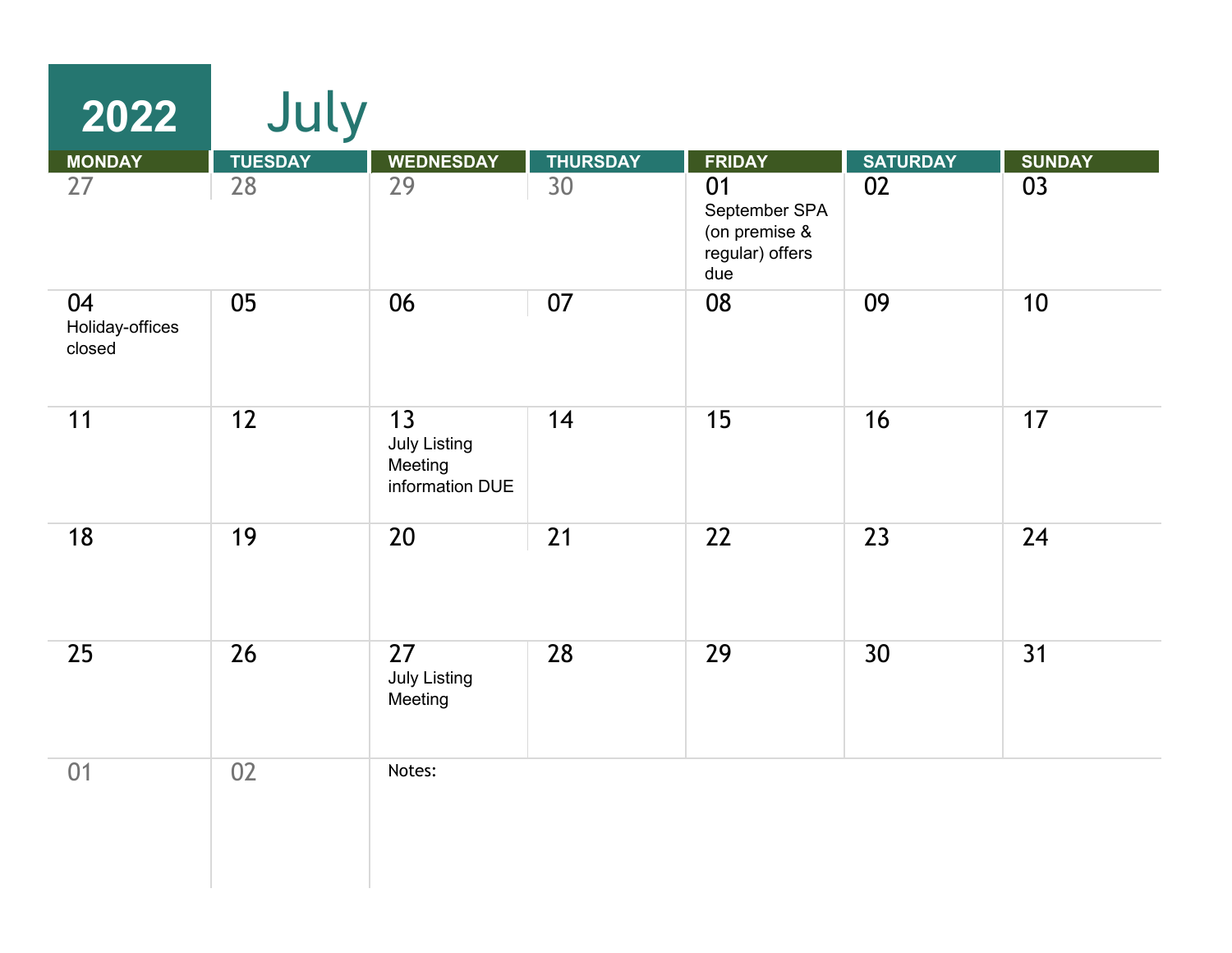| 2022                                                      | August                          |                  |                 |                 |                 |                 |
|-----------------------------------------------------------|---------------------------------|------------------|-----------------|-----------------|-----------------|-----------------|
| <b>MONDAY</b>                                             | <b>TUESDAY</b>                  | <b>WEDNESDAY</b> | <b>THURSDAY</b> | <b>FRIDAY</b>   | <b>SATURDAY</b> | <b>SUNDAY</b>   |
| 01<br>October SPA (on<br>premise & regular)<br>offers due | $\overline{02}$                 | 03               | 04              | $\overline{05}$ | 06              | 07              |
| 08                                                        | 09                              | 10               | 11              | 12              | 13              | 14              |
| 15                                                        | 16<br>Holiday-offices<br>closed | 17               | 18              | 19              | 20              | $\overline{21}$ |
| 22                                                        | 23                              | 24               | 25              | 26              | 27              | 28              |
| 29                                                        | 30 <sup>°</sup>                 | 31               | 01              | 02              | 03              | 04              |
| 05                                                        | 06                              | Notes:           |                 |                 |                 |                 |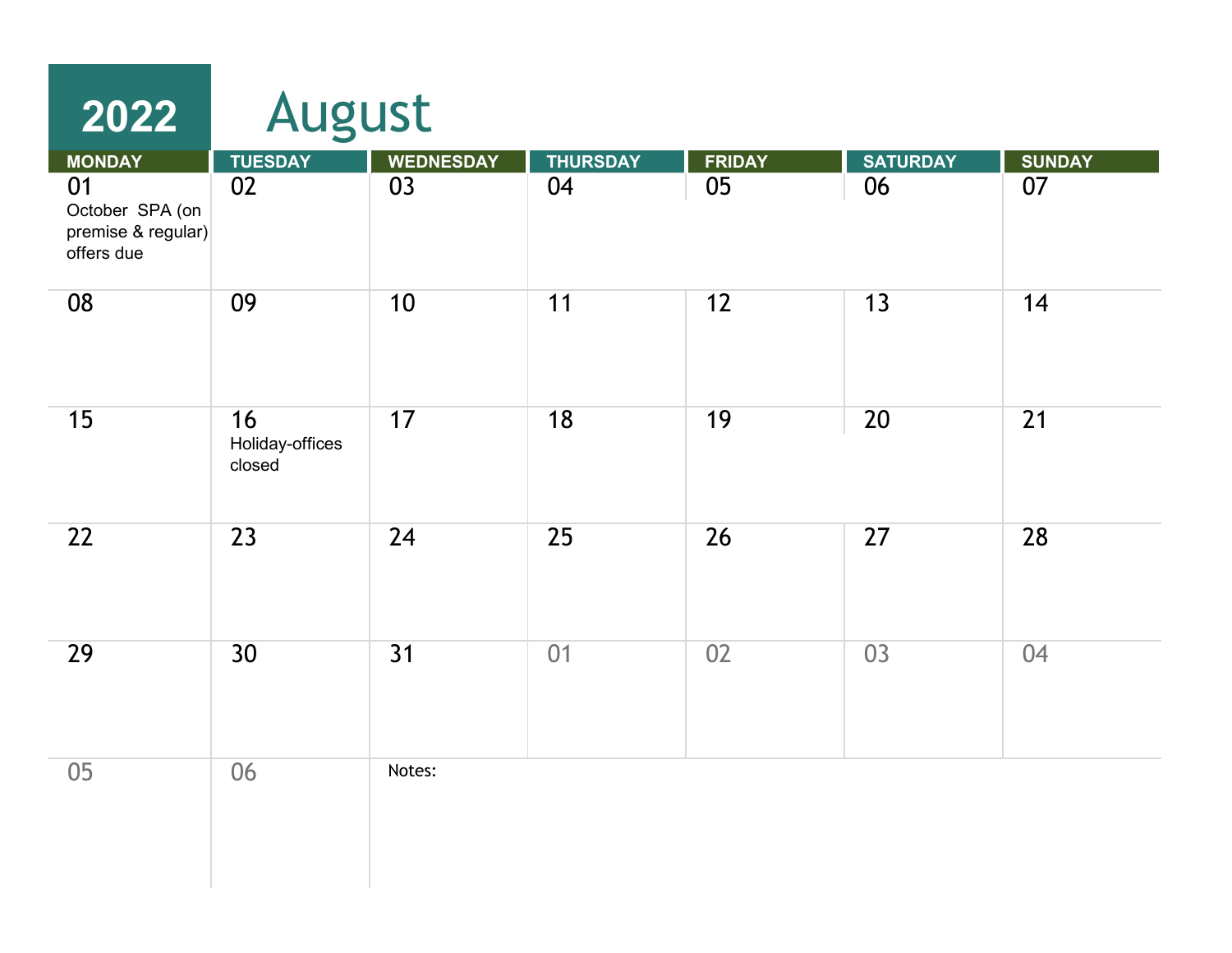## September

**2022**

| <b>MONDAY</b>                   | <b>TUESDAY</b>  | <b>WEDNESDAY</b> | <b>THURSDAY</b>                                                                                     | <b>FRIDAY</b> | <b>SATURDAY</b> | <b>SUNDAY</b> |
|---------------------------------|-----------------|------------------|-----------------------------------------------------------------------------------------------------|---------------|-----------------|---------------|
| 29                              | 30              | 31               | 01<br>November Price<br><b>Change Quotes</b><br>Due/NOV SPA (on<br>premise & regular)<br>offers due | 02            | 03              | 04            |
| 05<br>Holiday-offices<br>closed | 06              | 07               | 08                                                                                                  | 09            | 10              | 11            |
| 12                              | 13              | 14               | 15                                                                                                  | 16            | 17              | 18            |
| 19                              | 20              | 21               | 22                                                                                                  | 23            | 24              | 25            |
| 26                              | $\overline{27}$ | 28               | 29                                                                                                  | 30            | 01              | 02            |
| 03                              | 04              | Notes:           |                                                                                                     |               |                 |               |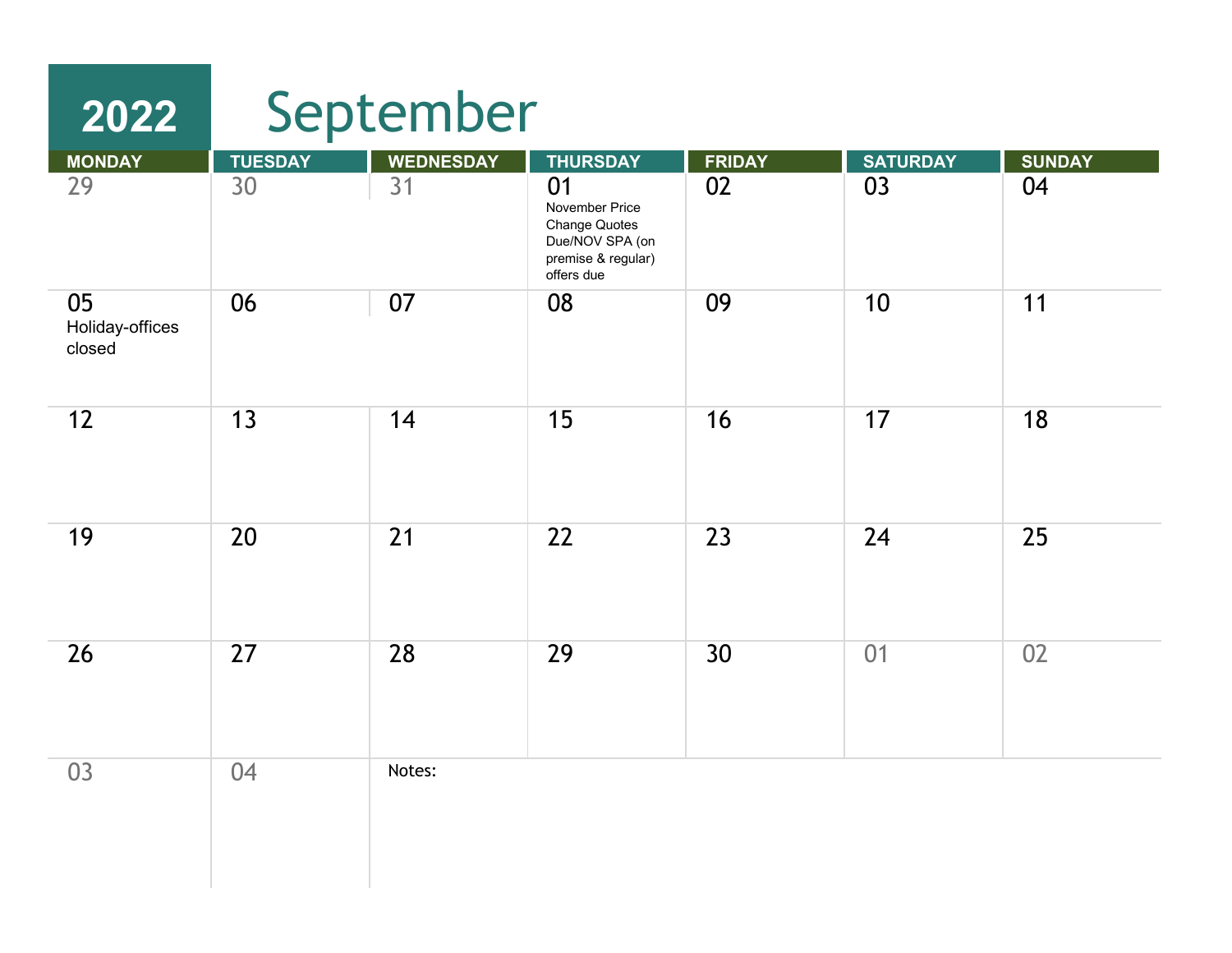| 2022                                                       |                 | October                                  |                 |                 |                 |                 |  |  |  |
|------------------------------------------------------------|-----------------|------------------------------------------|-----------------|-----------------|-----------------|-----------------|--|--|--|
| <b>MONDAY</b>                                              | <b>TUESDAY</b>  | <b>WEDNESDAY</b>                         | <b>THURSDAY</b> | <b>FRIDAY</b>   | <b>SATURDAY</b> | <b>SUNDAY</b>   |  |  |  |
| 26                                                         | 27              | 28                                       | 29              | 30              | 01              | 02              |  |  |  |
| 03<br>December SPA<br>(on premise &<br>regular) offers due | 04              | 05                                       | 06              | 07              | 08              | 09              |  |  |  |
| 10                                                         | 11              | 12<br>October listing<br>information due | 13              | 14              | 15              | 16              |  |  |  |
| 17                                                         | 18              | 19                                       | $\overline{20}$ | $\overline{21}$ | $\overline{22}$ | $\overline{23}$ |  |  |  |
| 24                                                         | $\overline{25}$ | 26<br>October listing<br>meeting         | 27              | 28              | 29              | 30              |  |  |  |
| 31                                                         | 01              | Notes:                                   |                 |                 |                 |                 |  |  |  |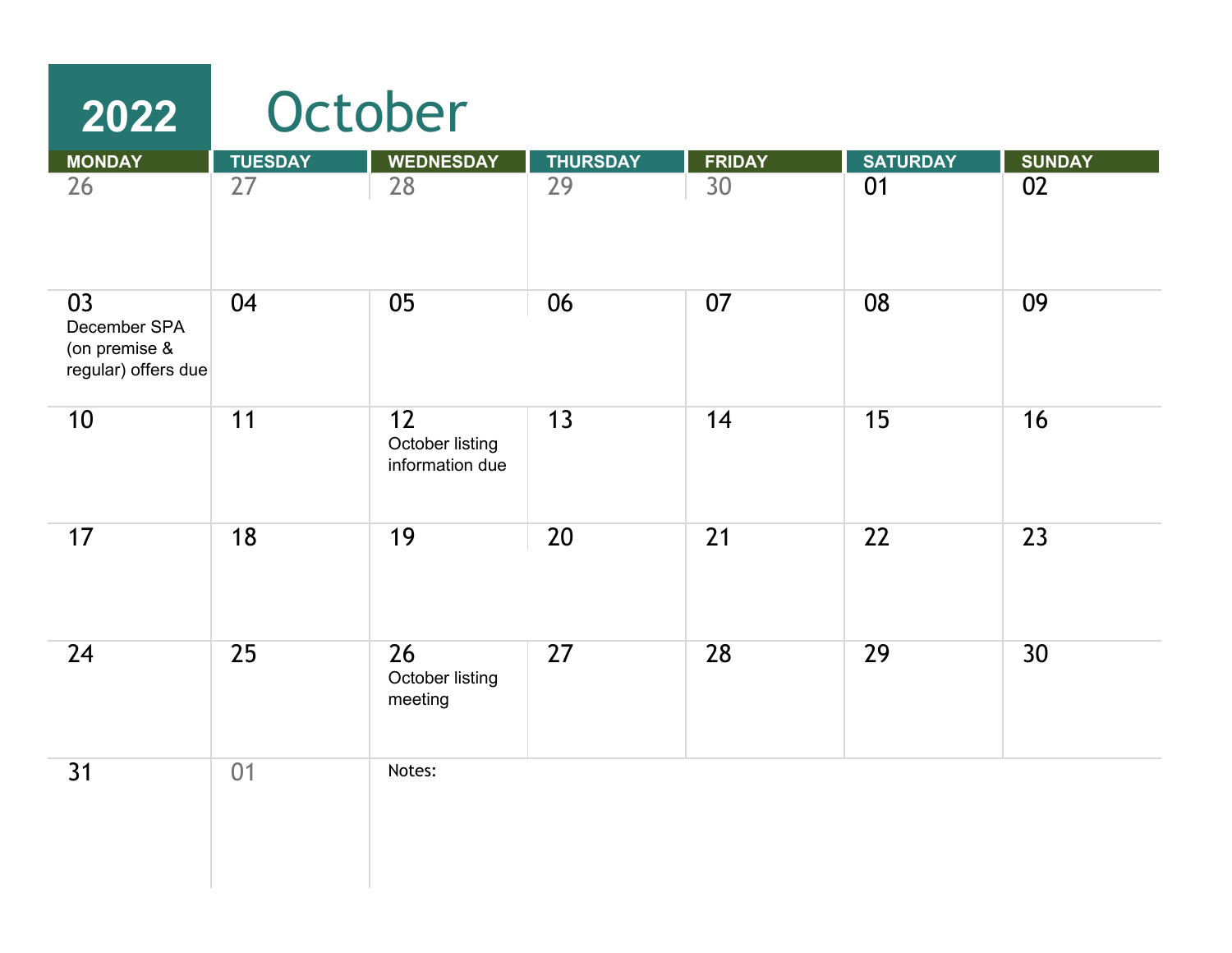| <b>MONDAY</b> | <b>TUESDAY</b>                                               | <b>WEDNESDAY</b> | <b>THURSDAY</b>       | <b>FRIDAY</b>                   | <b>SATURDAY</b> | <b>SUNDAY</b> |
|---------------|--------------------------------------------------------------|------------------|-----------------------|---------------------------------|-----------------|---------------|
| 31            | 01<br>January SPA (on<br>premise &<br>regular) offers<br>due | 02               | 03                    | 04                              | 05              | 06            |
| 07            | 08                                                           | 09               | 10                    | 11<br>Holiday-offices<br>closed | 12              | 13            |
| 14            | 15                                                           | 16               | 17                    | 18                              | 19              | 20            |
| 21            | 22                                                           | 23               | 24<br>Holiday-offices | 25<br>Holiday-offices           | 26              | 27            |
|               |                                                              |                  | closed                | closed                          |                 |               |
| 28            | 29                                                           | 30               | 01                    | 02                              | 03              | 04            |
| $05\,$        | 06                                                           | Notes:           |                       |                                 |                 |               |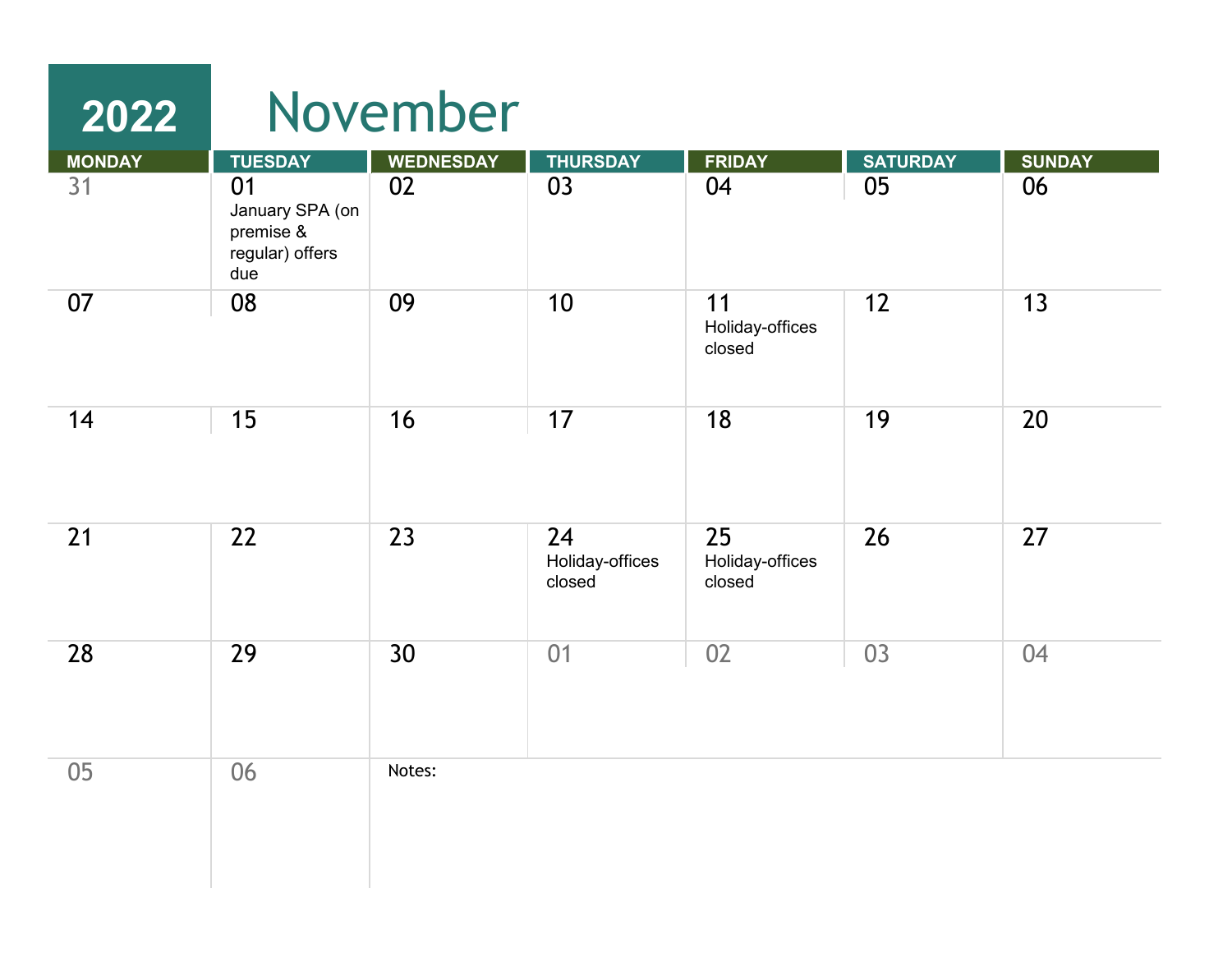## **2022 MONDAY TUESDAY WEDNESDAY THURSDAY FRIDAY SATURDAY SUNDAY** 28 29 30 01 02 03 04 Quarterly price change quotes due for Feb/Feb SPA (on premise & December

|                                 |                 |        | SPA (on premise &<br>regular) offers due |                 |    |    |
|---------------------------------|-----------------|--------|------------------------------------------|-----------------|----|----|
| 05                              | 06              | 07     | 08                                       | 09              | 10 | 11 |
| 12                              | 13              | 14     | 15                                       | 16              | 17 | 18 |
| 19                              | 20              | 21     | 22                                       | 23              | 24 | 25 |
| 26<br>Holiday-offices<br>closed | $\overline{27}$ | 28     | 29                                       | 30 <sup>°</sup> | 31 | 01 |
| 02                              | 03              | Notes: |                                          |                 |    |    |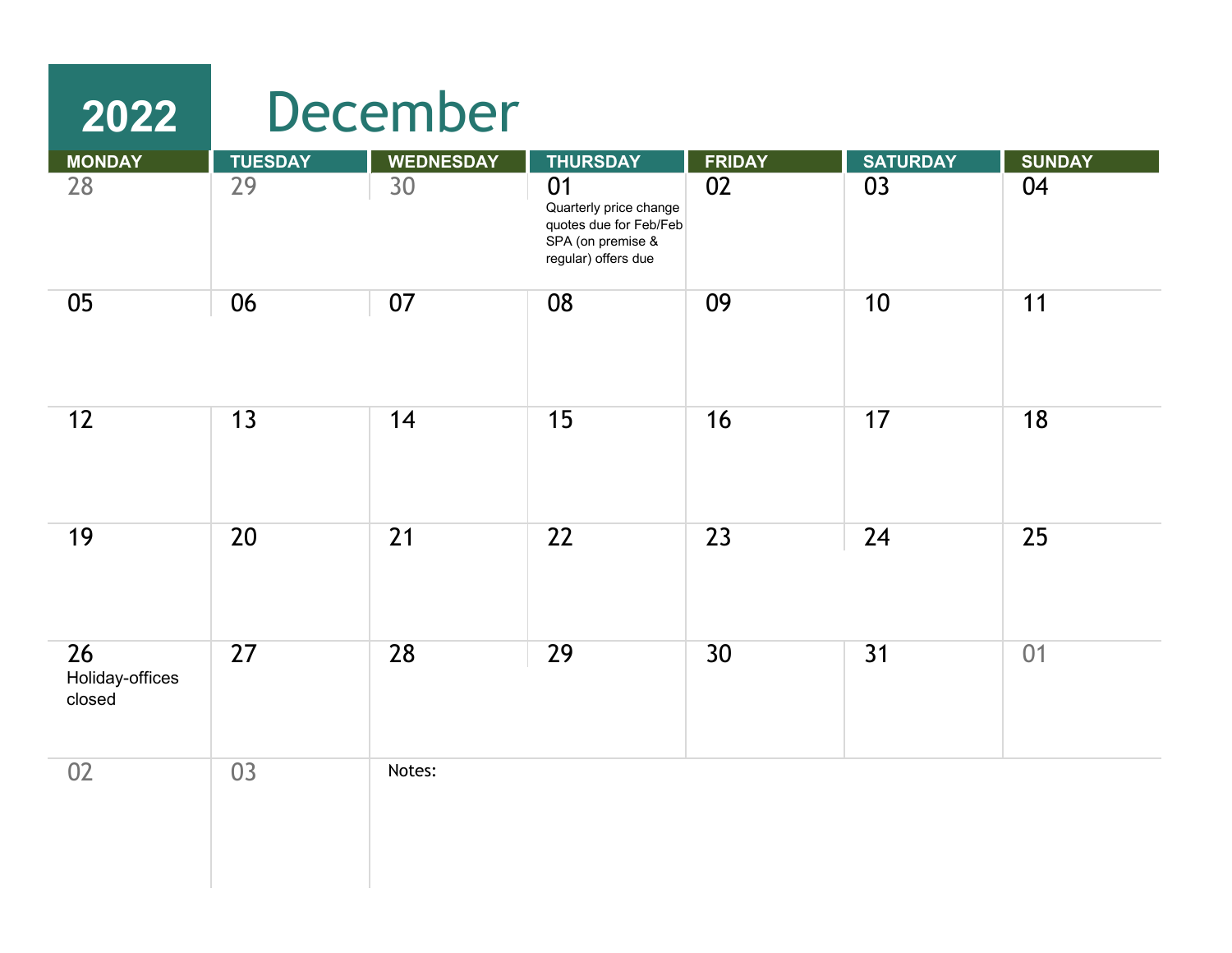| 2023                            | January                                                    |                                          |                 |               |                 |                 |  |  |
|---------------------------------|------------------------------------------------------------|------------------------------------------|-----------------|---------------|-----------------|-----------------|--|--|
| <b>MONDAY</b>                   | <b>TUESDAY</b>                                             | <b>WEDNESDAY</b>                         | <b>THURSDAY</b> | <b>FRIDAY</b> | <b>SATURDAY</b> | <b>SUNDAY</b>   |  |  |
| 26                              | 27                                                         | 28                                       | 29              | 30            | 31              | 01              |  |  |
| 02<br>Holiday-offices<br>closed | 03<br>March SPA (on<br>premise &<br>regular) offers<br>due | 04                                       | 05              | 06            | 07              | 08              |  |  |
| 09                              | 10                                                         | 11<br>January listing<br>information due | 12              | 13            | 14              | 15              |  |  |
| 16<br>Holiday-offices<br>closed | 17                                                         | 18                                       | 19              | 20            | 21              | $\overline{22}$ |  |  |
| 23                              | 24                                                         | 25<br>January listing<br>meeting         | 26              | 27            | 28              | 29              |  |  |
| 30                              | 31                                                         | Notes:                                   |                 |               |                 |                 |  |  |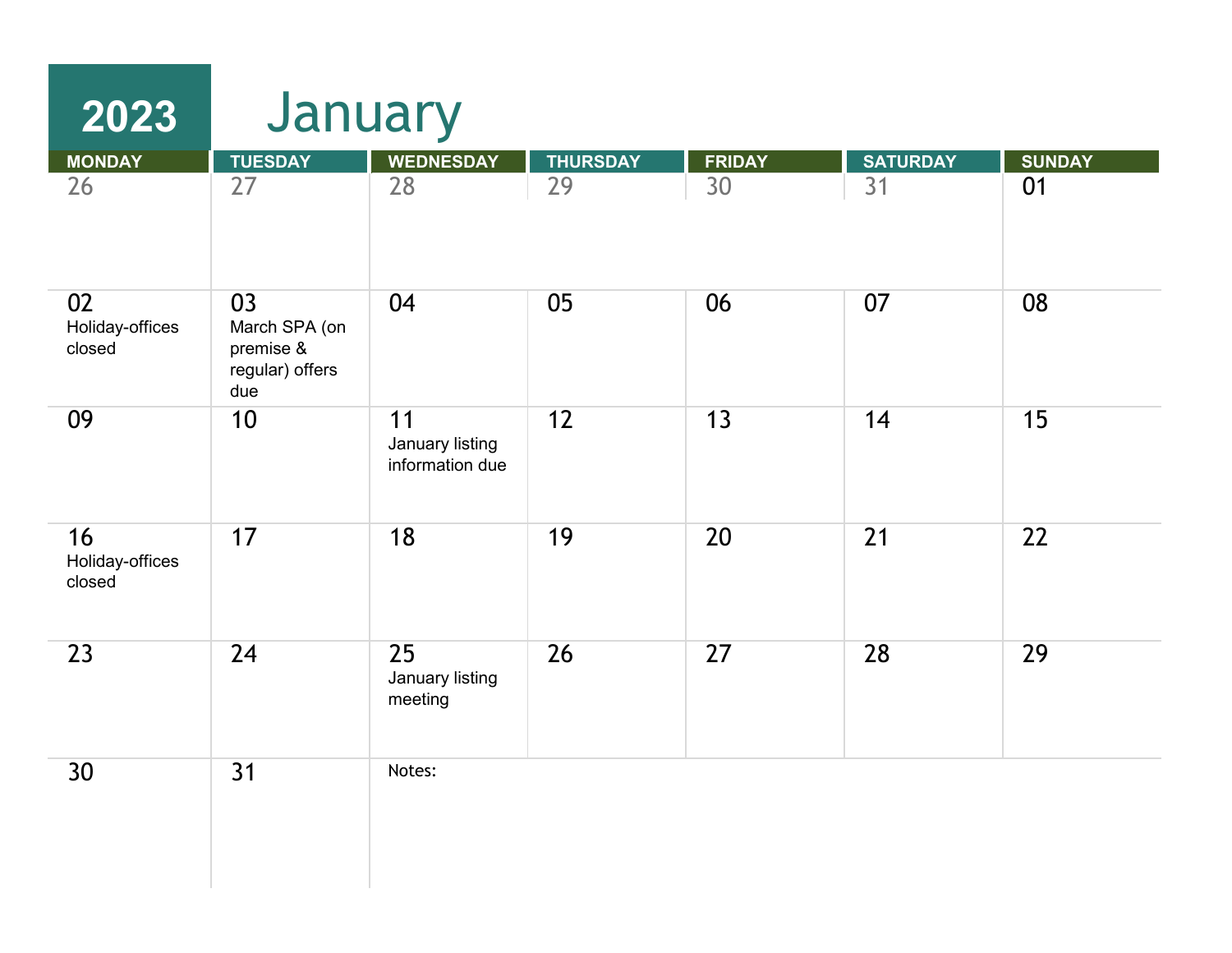| 2023                            |                      | February                                                                       |                       |                     |                       |                     |  |  |  |
|---------------------------------|----------------------|--------------------------------------------------------------------------------|-----------------------|---------------------|-----------------------|---------------------|--|--|--|
| <b>MONDAY</b><br>30             | <b>TUESDAY</b><br>31 | <b>WEDNESDAY</b><br>01<br>April SPA (on<br>premise &<br>regular) offers<br>due | <b>THURSDAY</b><br>02 | <b>FRIDAY</b><br>03 | <b>SATURDAY</b><br>04 | <b>SUNDAY</b><br>05 |  |  |  |
| 06                              | 07                   | 08                                                                             | 09                    | 10                  | 11                    | 12                  |  |  |  |
| 13                              | 14                   | 15                                                                             | 16                    | 17                  | 18                    | 19                  |  |  |  |
| 20<br>Holiday-offices<br>closed | 21                   | 22                                                                             | 23                    | 24                  | 25                    | 26                  |  |  |  |
| 27                              | 28                   | 01                                                                             | 02                    | 03                  | 04                    | 05                  |  |  |  |
| 06                              | 07                   | Notes:                                                                         |                       |                     |                       |                     |  |  |  |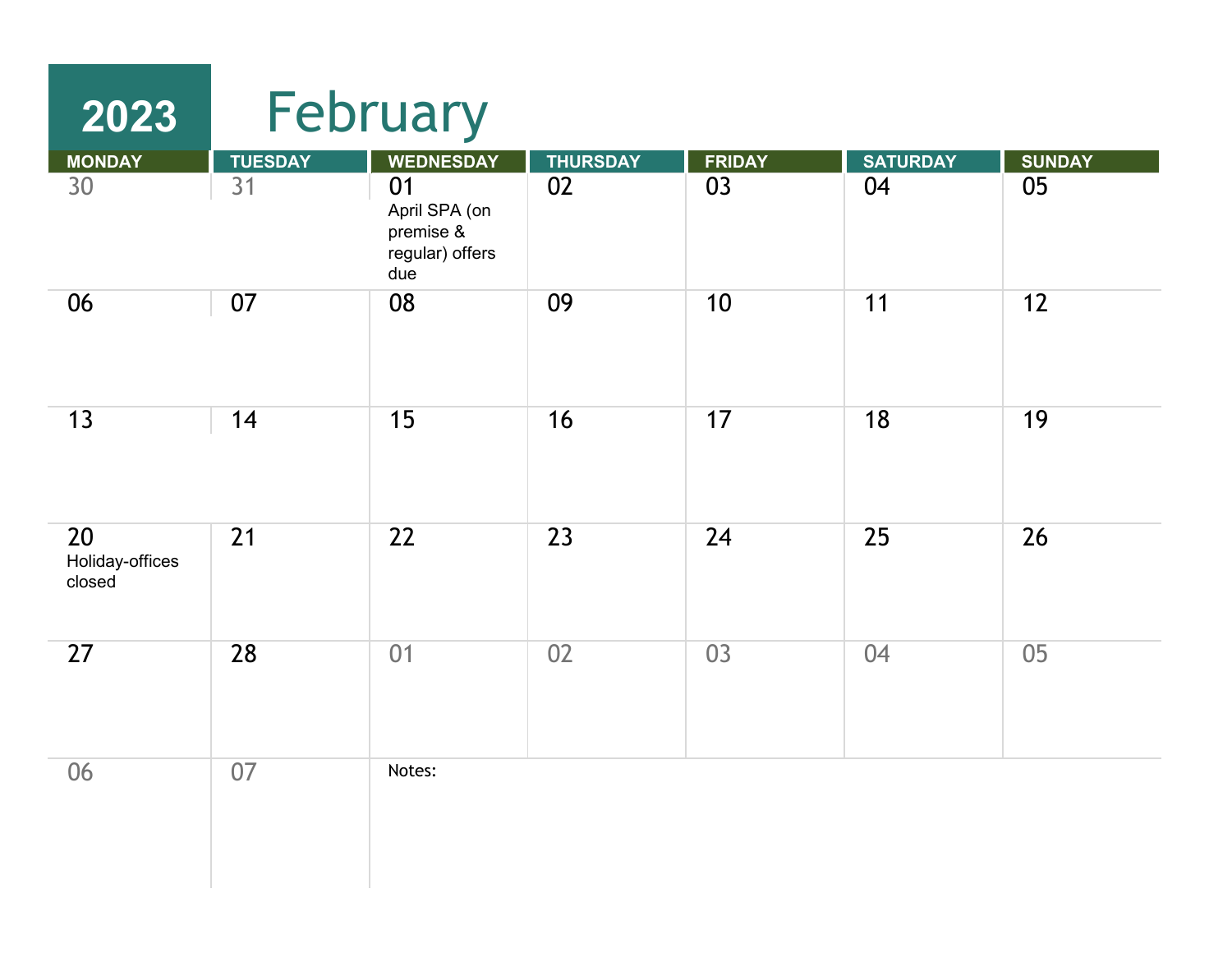## **2023** March

| <b>MONDAY</b> | <b>TUESDAY</b>                  | <b>WEDNESDAY</b>                                                                                      | <b>THURSDAY</b> | <b>FRIDAY</b> | <b>SATURDAY</b> | <b>SUNDAY</b> |
|---------------|---------------------------------|-------------------------------------------------------------------------------------------------------|-----------------|---------------|-----------------|---------------|
| 27            | 28                              | 01<br>Quarterly price change<br>quotes due for<br>May/May SPA (on<br>premise & regular)<br>offers due | 02              | 03            | 04              | 05            |
| 06            | 07<br>Holiday-offices<br>closed | 08                                                                                                    | 09              | 10            | 11              | 12            |
| 13            | 14                              | 15                                                                                                    | 16              | 17            | 18              | 19            |
| 20            | 21                              | $\overline{22}$                                                                                       | 23              | 24            | 25              | 26            |
| 27            | 28                              | 29                                                                                                    | 30              | 31            | 01              | 02            |
| 03            | 04                              | Notes:                                                                                                |                 |               |                 |               |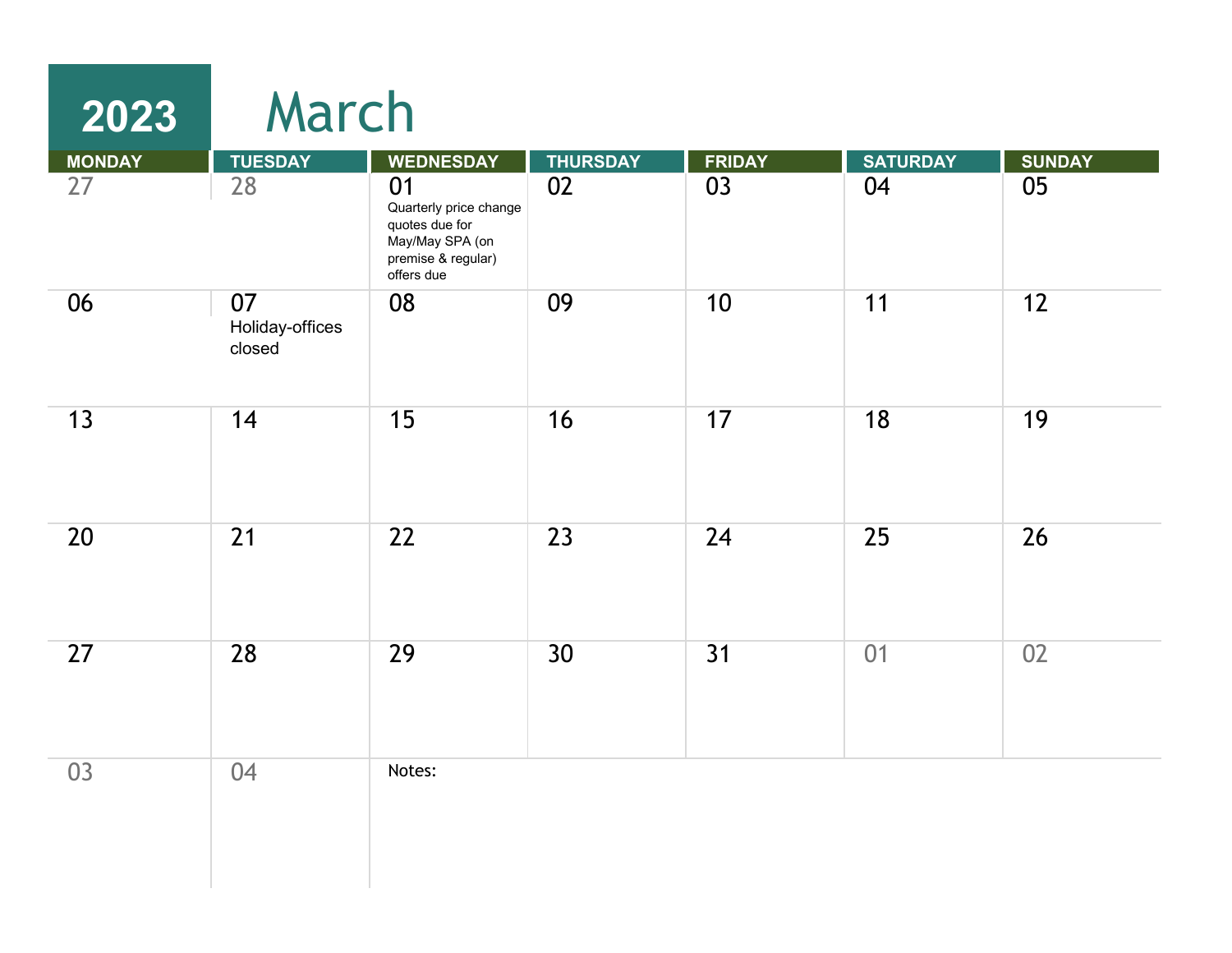| 2023                                                   | April          |                                        |                 |               |                 |               |  |  |
|--------------------------------------------------------|----------------|----------------------------------------|-----------------|---------------|-----------------|---------------|--|--|
| <b>MONDAY</b>                                          | <b>TUESDAY</b> | <b>WEDNESDAY</b>                       | <b>THURSDAY</b> | <b>FRIDAY</b> | <b>SATURDAY</b> | <b>SUNDAY</b> |  |  |
| 27                                                     | 28             | 29                                     | 30              | 31            | 01              | 02            |  |  |
| 03<br>June SPA (on<br>premise & regular)<br>offers due | 04             | 05                                     | 06              | 07            | 08              | 09            |  |  |
| 10                                                     | 11             | 12<br>April listing<br>information due | 13              | 14            | 15              | 16            |  |  |
| 17                                                     | 18             | 19                                     | 20              | 21            | 22              | 23            |  |  |
| 24                                                     | 25             | 26<br>April listing<br>meeting         | 27              | 28            | 29              | 30            |  |  |
| 01                                                     | 02             | Notes:                                 |                 |               |                 |               |  |  |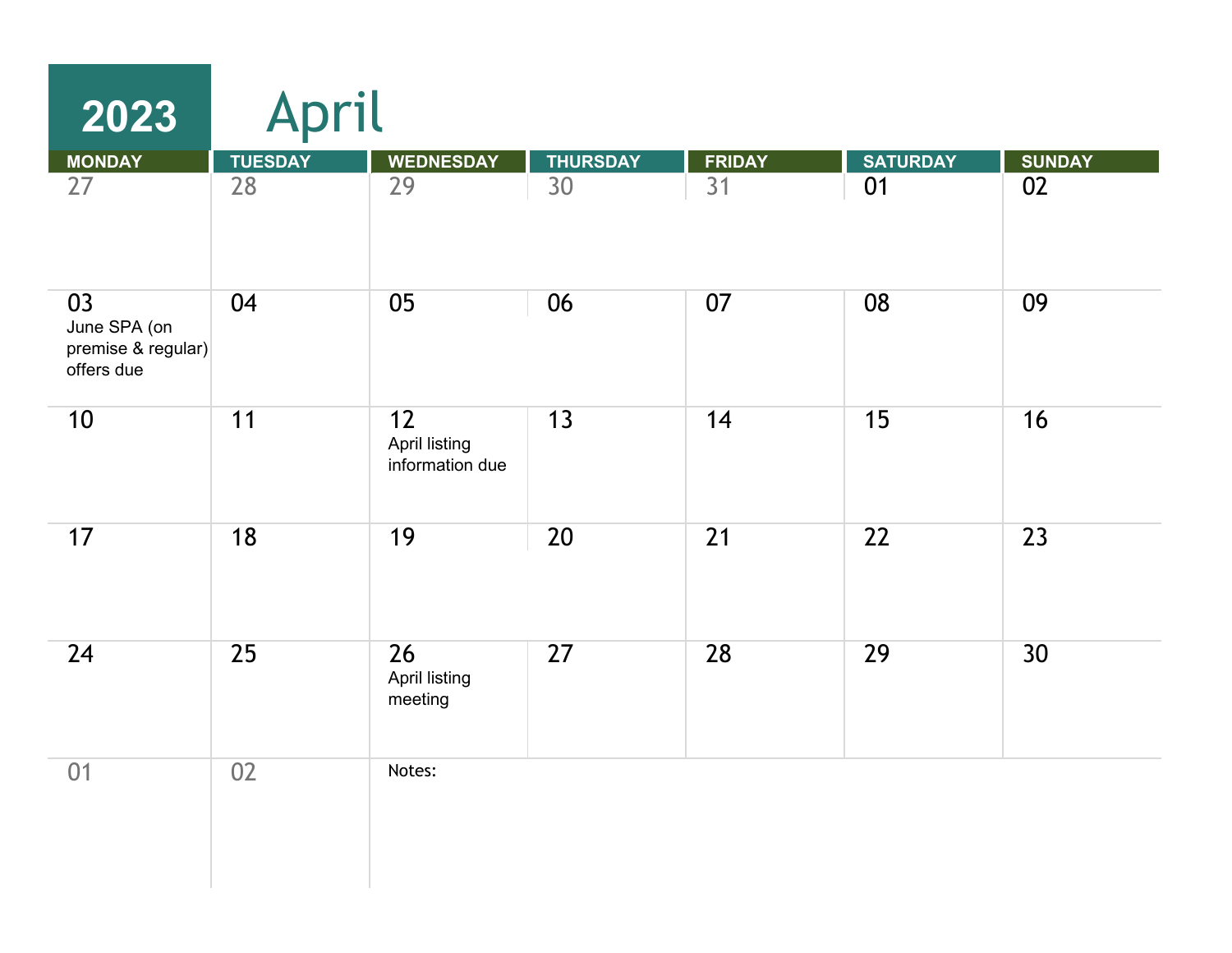| 2023                                                   | May             |                  |                 |               |                 |                 |
|--------------------------------------------------------|-----------------|------------------|-----------------|---------------|-----------------|-----------------|
| <b>MONDAY</b>                                          | <b>TUESDAY</b>  | <b>WEDNESDAY</b> | <b>THURSDAY</b> | <b>FRIDAY</b> | <b>SATURDAY</b> | <b>SUNDAY</b>   |
| 01<br>July SPA (on<br>premise & regular)<br>offers due | 02              | 03               | 04              | 05            | 06              | 07              |
| 08                                                     | 09              | 10               | 11              | 12            | 13              | 14              |
| 15                                                     | 16              | 17               | 18              | 19            | $\overline{20}$ | $\overline{21}$ |
| 22                                                     | $\overline{23}$ | 24               | $\overline{25}$ | 26            | $\overline{27}$ | 28              |
| 29<br>Holiday-offices<br>closed                        | 30              | $\overline{31}$  | 01              | 02            | 03              | 04              |
| 05                                                     | 06              | Notes:           |                 |               |                 |                 |